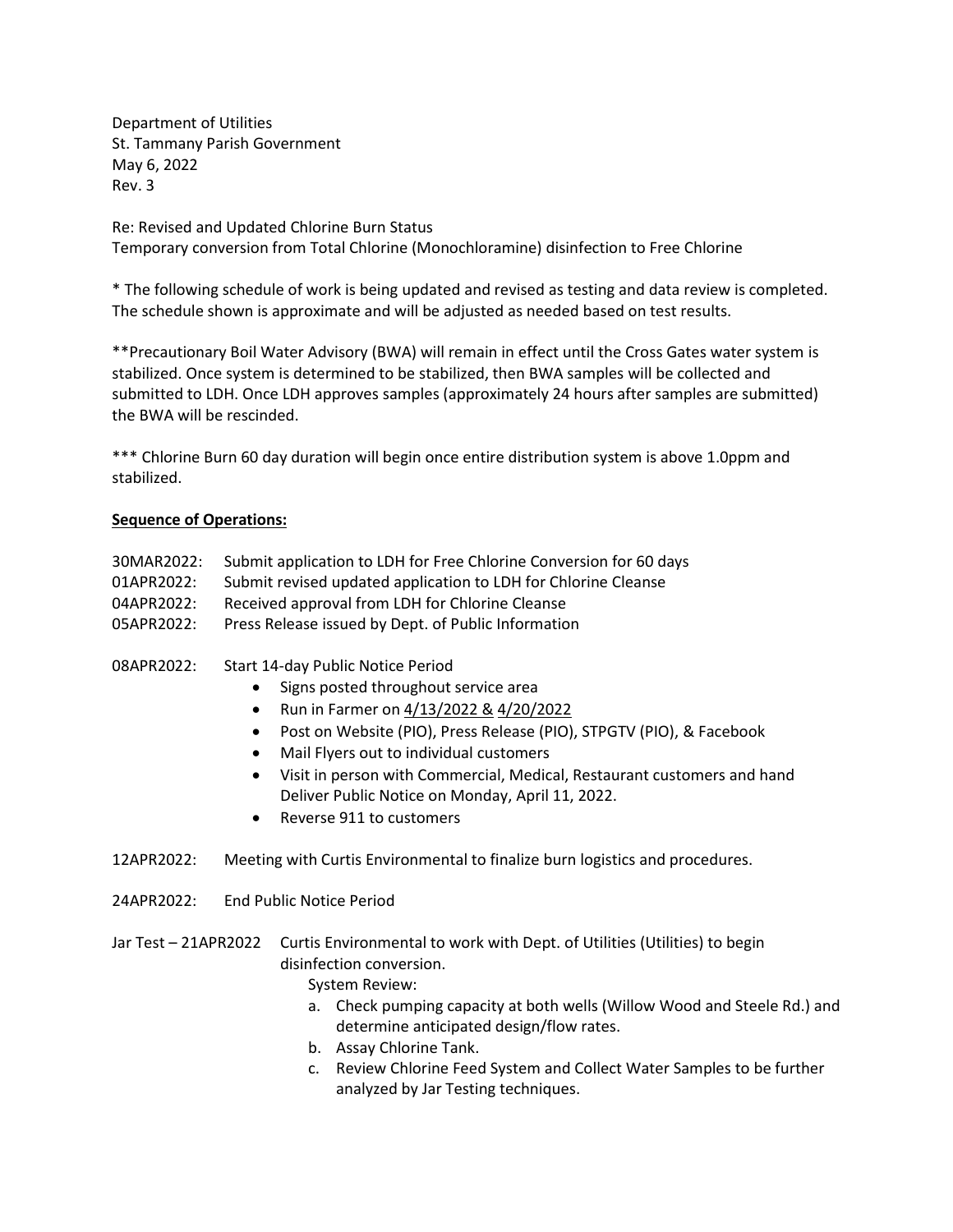|                                   | d. Allow 48-72 Hrs. of Jar Testing prior to system conversion (which will<br>overlap with days 2, 3, & 4 as system will be modified based on Jar<br>Testing that is 24 hours ahead of system modifications).                                                                                                                                                                                            |
|-----------------------------------|---------------------------------------------------------------------------------------------------------------------------------------------------------------------------------------------------------------------------------------------------------------------------------------------------------------------------------------------------------------------------------------------------------|
| Day 1 - 25APR2022                 | Free Chlorine Conversion: (Boil Water Advisory in effect)<br>Increase the Chlorine feed rates at both wells based on calculated values<br>a.<br>and results of jar tests.<br>Allow for the system to begin the conversion<br>b.<br>Issue system wide Boil Water Advisory (BWA) when the conversion<br>c.<br>commences.<br>d. Begin flushing system which will continue throughout conversion as needed. |
| Day 2 - 26APR2022                 | Distribution System Monitoring: (Boil Water Advisory in effect)<br>Check the Chlorine Residual (Free and Total) at all parts of distribution.<br>а.<br>Work with Utilities Operators to review and monitor the system to ensure<br>b.<br>the water system reaches Free Chlorine disinfection and minimal LDH<br>compliance.                                                                             |
| Day 3 - 27APR2022                 | Review Day 3 data: (Boil Water Advisory in effect)<br>Review the results from the Day 3 testing and determine if additional<br>а.<br>flushing is needed to raise the free Chlorine residuals in the distribution<br>system.<br>b. Coordinate with Utilities personnel and present the results from Day 3 data<br>for review.                                                                            |
| Day 4 - 28APR2022                 | Daily testing and monitoring dictated that additional time is needed for the<br>stabilization of the entire water system.                                                                                                                                                                                                                                                                               |
|                                   | Review Day 4 data: (Boil Water Advisory in effect)<br>Review the results from the Day 4 testing and determine if additional<br>a.<br>flushing is needed to raise the free Chlorine residuals in the distribution<br>system.<br>b. Coordinate with Utilities personnel and present the results from Day 4 data<br>for review.                                                                            |
| Day 5-29APR2022                   | Review Day 5 data: (Boil Water Advisory in effect)<br>Review the results from the Day 5 testing and determine if additional<br>а.<br>flushing is needed to raise the free Chlorine residuals in the distribution<br>system.<br>b. Coordinate with Utilities personnel and present the results from Day 5 data                                                                                           |
| Day 6-30APR2022 & Day 7-01MAY2022 | for review.<br>(Boil Water Advisory in effect)                                                                                                                                                                                                                                                                                                                                                          |
|                                   | Monitor water system and daily sampling: (Boil Water Advisory in effect)<br>** Chlorine Dosing Pump failure resulted in loss of Chlorine residual.<br>a.<br>Additional flushing performed Sunday, May 1 to raise the Free Chlorine<br>b.<br>residuals in the distribution system.                                                                                                                       |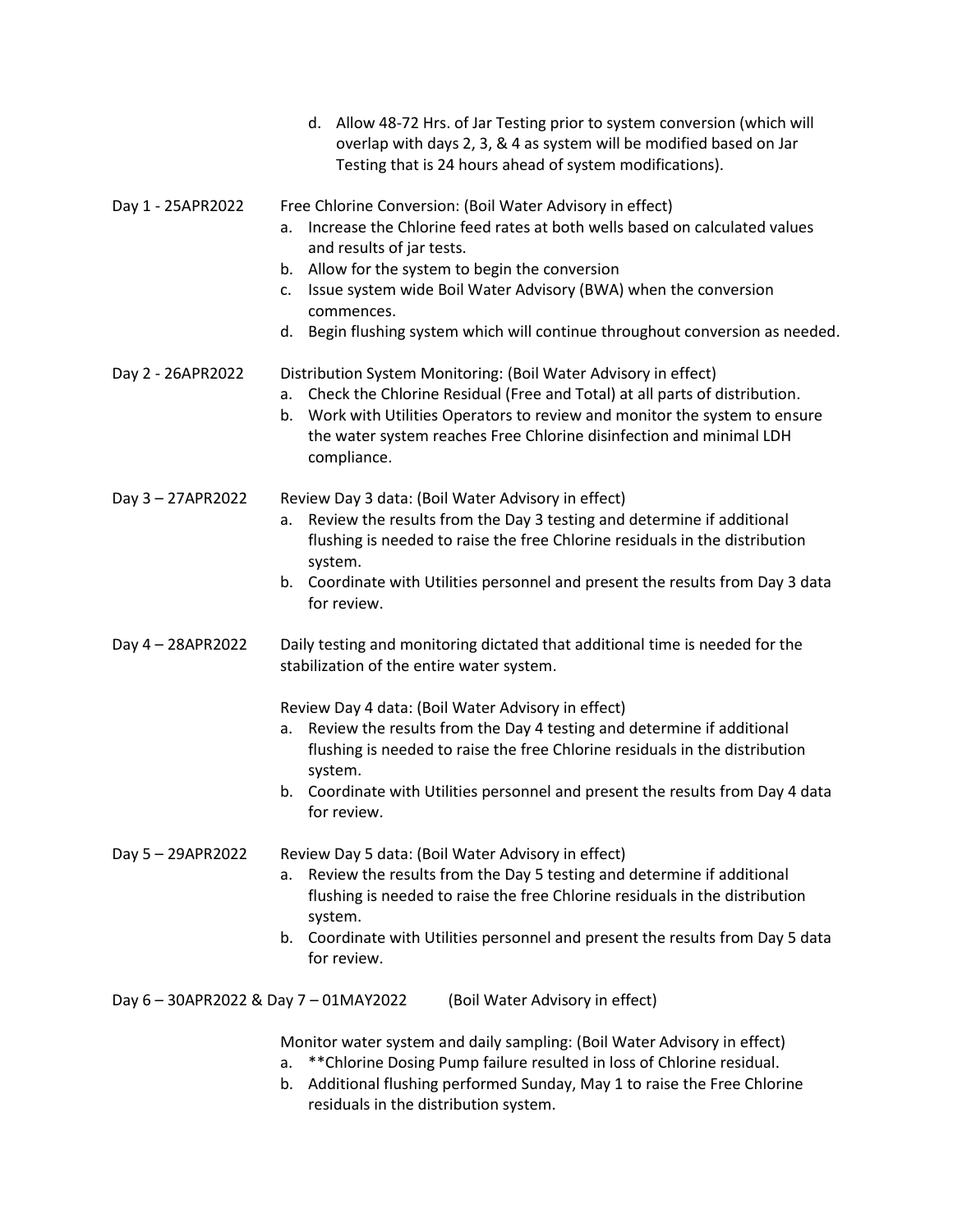| Day 8-02MAY2022    | Review Day 8 data: (Boil Water Advisory in effect)<br>Review the results from the Days 6 - 8 testing and continue additional<br>a.<br>flushing to raise the Free Chlorine residuals in the distribution system.<br>Coordinate with Utilities personnel and present the results from Day 8 data<br>b.<br>for review. |
|--------------------|---------------------------------------------------------------------------------------------------------------------------------------------------------------------------------------------------------------------------------------------------------------------------------------------------------------------|
| Day 9-03MAY2022    | Review Day 9 data: (Boil Water Advisory in effect)<br>Review the results from the Day 9 testing and continue additional flushing<br>а.<br>to raise the Free Chlorine residuals in the distribution system.<br>Coordinate with Utilities personnel and present the results from Day 9 data<br>b.<br>for review.      |
| Day 10 - 04MAY2022 | Review Day 10 data: (Boil Water Advisory in effect)<br>Review the results from the Day 10 testing and continue additional flushing<br>а.<br>to raise the Free Chlorine residuals in the distribution system.<br>b. Coordinate with Utilities personnel and present the results from Day 10<br>data for review.      |
| Day 11 - 05MAY2022 | Review Day 11 data: (Boil Water Advisory in effect)<br>Review the results from the Day 11 testing and continue additional flushing<br>а.<br>to raise the Free Chlorine residuals in the distribution system.<br>Coordinate with Utilities personnel and present the results from Day 11<br>b.<br>data for review.   |
| Day 12 - 06MAY2022 | Review Day 12 data: (Boil Water Advisory in effect)<br>Review the results from the Day 12 testing and continue additional flushing<br>a.<br>to raise the Free Chlorine residuals in the distribution system.<br>b. Coordinate with Utilities personnel and present the results from Day 12<br>data for review.      |
| Day 13 - 07MAY2022 | Review Day 13 data: (Boil Water Advisory in effect)<br>Review the results from the Day 13 testing and continue additional flushing<br>а.<br>to raise the Free Chlorine residuals in the distribution system.<br>Coordinate with Utilities personnel and present the results from Day 13<br>b.<br>data for review.   |
| Day 14 - 08MAY2022 | Review Day 14 data: (Boil Water Advisory in effect)<br>Review the results from the Day 14 testing and continue additional flushing<br>а.<br>to raise the Free Chlorine residuals in the distribution system.<br>Coordinate with Utilities personnel and present the results from Day 14<br>b.<br>data for review.   |
| Day 15 - 09MAY2022 | Review Day 15 data & BWA Sampling: (Boil Water Advisory in effect)<br>Review the results from the Days 13 - 15 monitoring and testing to<br>а.<br>determine if additional flushing is needed to raise the Free Chlorine<br>residuals in the distribution system.                                                    |